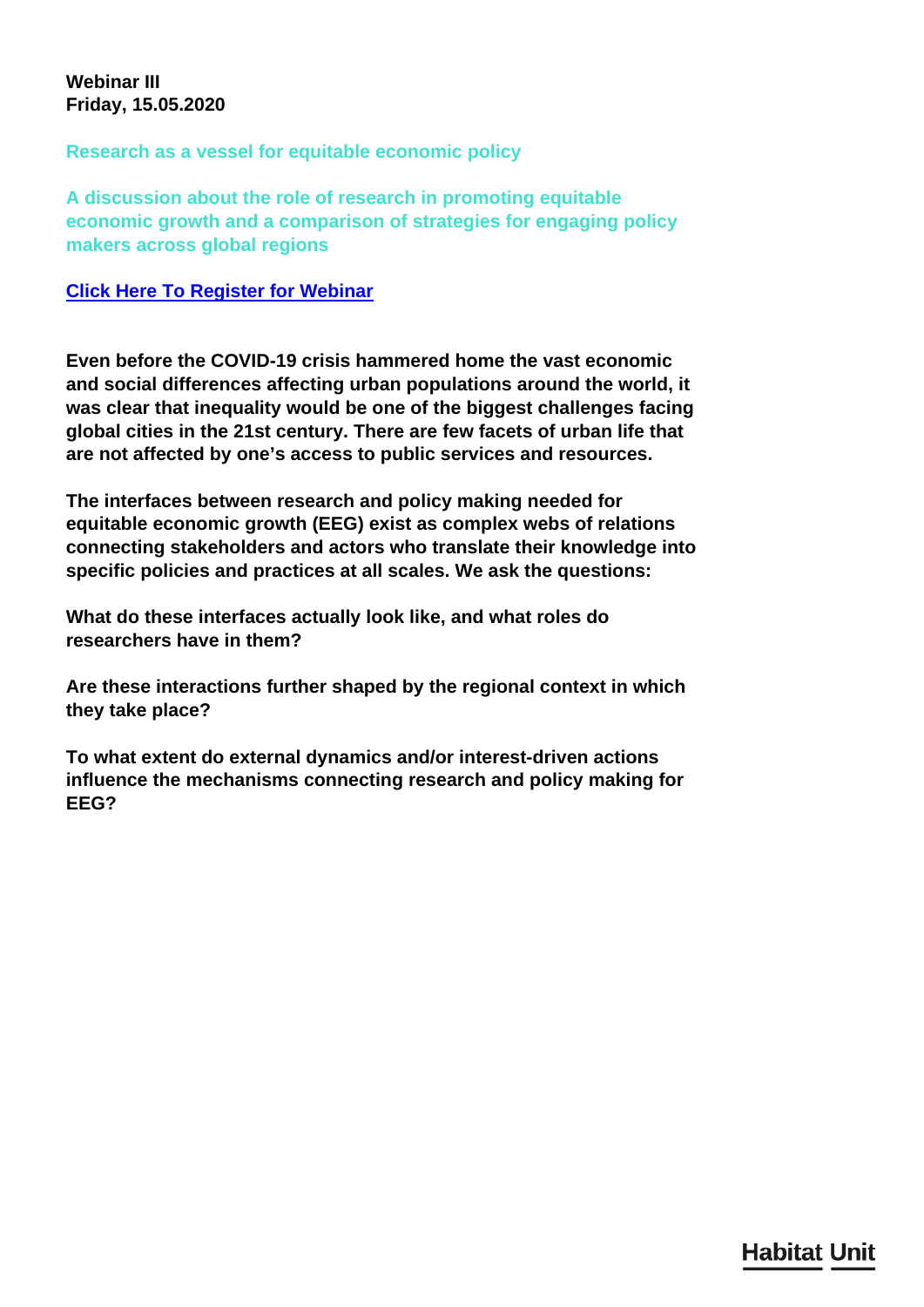

**2000** 

Ė.

**SAN** 

# **Research as a vessel for** equitable economic policy

The role of research in promoting equitable economic growth and a comparison of strategies for engaging policy makers across global regions

- Presentation of preliminary survey results on
- Interlinkage between research and policy making Comparison of responses from across global regions Themes and topics related to Equitable Economic Growth

#### **With Panelists**

Paola Alfaro d'Alençon (N-AERUS research network) Pablo Cabrera Barona (FLACSO Sede Ecuador)<br>Malick Gaye (ENDA RUP - AURI research network) Enrico Michelutti (Europe - N-AERUS)

and Introduction by

Joshua Drake (Cities Alliance)

# **WEBINAR** May 15, 2020 17:00 CET

#### **BACKGROUND**

**Exercise to COVID-19**<br>
Even before the COVID-19<br>
crisis hammered home the<br>
vast economic and social<br>
differences affecting urban<br>
populations around the world,<br>
thus clear that inequality<br>
would be one of the biggest<br>
cha

terfaces between<br>the and policy making<br>id for equitable<br>mic growth (EEG) exist<br>priex webs of relations<br>cting stakeholders<br>cons who translate<br>manufacions who translate

**WEBINAR** 

In this webinar, we will

1. present the results of a<br>preliminary survey conducted<br>amongst the research<br>networks N-AERUS, AURI<br>and REDEUS LAC about the<br>different roles that researchers<br>assume when interfacing with<br>policy making for EEG,

invite researchers from the<br>etwork regions to discuss<br>pecific challenges their<br>egions face and how these<br>filuence the role of local

at context, and

policies and practices at a<br>scales. We ask the question What do these interfaces<br>actually look like, and what<br>roles do researchers take<br>in them?

interactions further

# nat extent do external<br>mics and/or interest-<br>n actions influence the<br>anisms connecting<br>rch and policy making

en up a discussion to<br>s and catalogue different<br>gies for creating stronger<br>es between researchers

webinar should thgg<br>w project phase when<br>etworks discuss a m<br>st toolkit of strategies

http://habitat-unit.de/en/<br>research/cities-alliance/

Dowload this poster here

In this webinar, we will

1. present the results of a preliminary survey conducted amongst the research networks N-AERUS, AURI and REDEUS LAC about the different roles that researchers assume when interfacing with policy making for EEG,

2. invite researchers from the network regions to discuss specific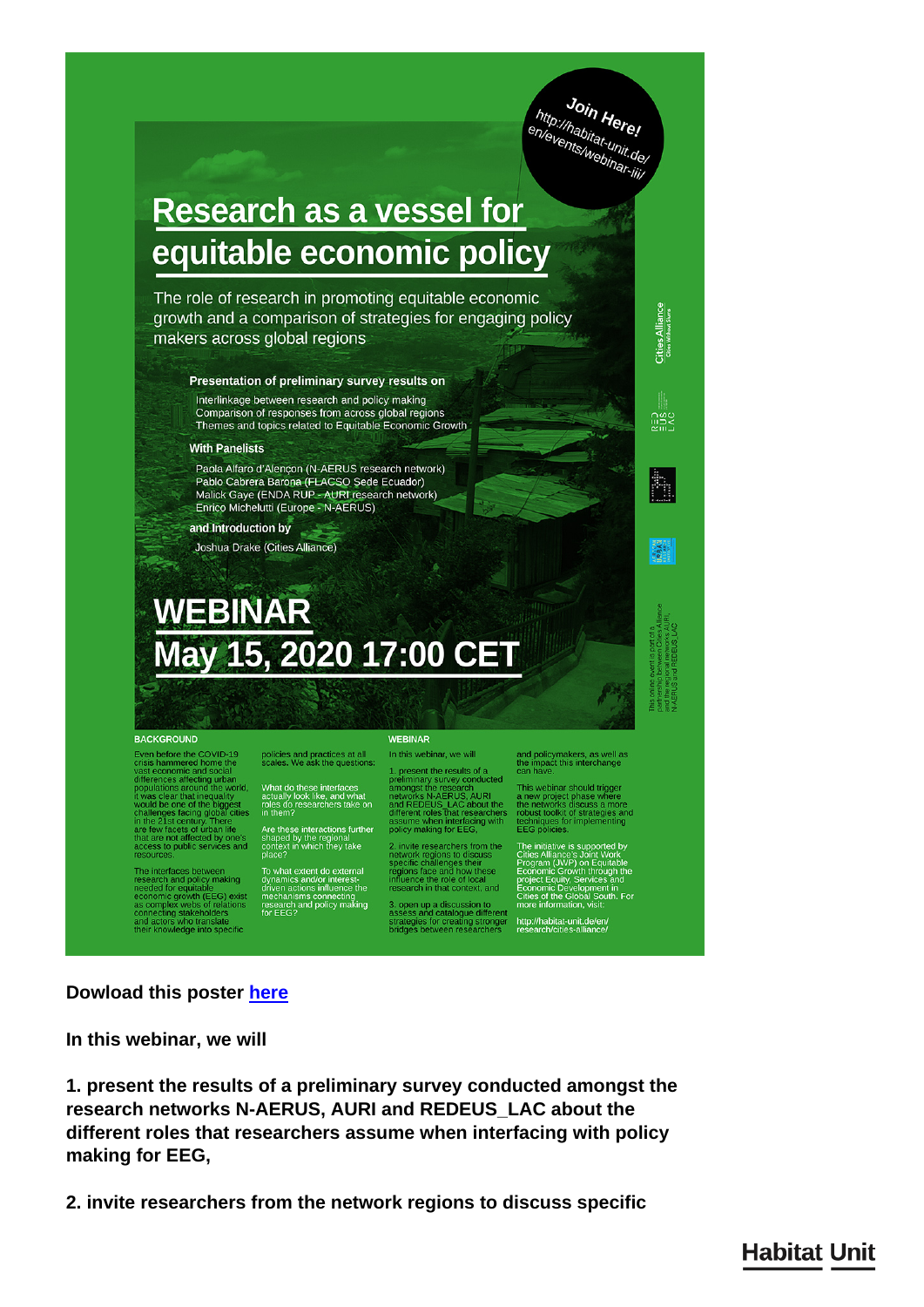**challenges their regions face and how these influence the role of local research in that context, and**

**3. open up a discussion to assess and catalogue different strategies for creating stronger bridges between researchers and policymakers, as well as the impact this interchange can have.**

**This webinar should trigger a new project phase where the networks discuss a more robust toolkit of strategies and techniques for implementing EEG policies.**

**The initiative is supported by Cities Alliance's Joint Work Program (JWP) on Equitable Economic Growth through the project Equity, Services and Economic Development in Cities of the Global South. For more information, visit:**

**http://habitat-unit.de/en/research/cities-alliance/**

**Language:**

**The webinar and Q&A will be held in English.**

#### **Webinar Information**

**Date: Friday, May 15, 2020**

**Time: 17:00 CET**

**Length: 60 minutes**

**Registration URL: [https://tu](https://tu-berlin.zoom.us/webinar/register/WN_VSURNo4JQvqdJjUjztM5sA)[berlin.zoom.us/webinar/register/WN\\_VSURNo4JQvqdJjUjztM5sA](https://tu-berlin.zoom.us/webinar/register/WN_VSURNo4JQvqdJjUjztM5sA)**

#### **Our presenters**

**Our WP2 Team will present the findings of the critical survey with commentary from panelists from researchers in Latin America and Africa. We welcome:**

**Pablo Cabrera Barona (FLACSO Sede Ecuador)**

**Malick Gaye (AURI)**

**Joshua Drake (Cities Alliance)**

**Our WP2 Team:**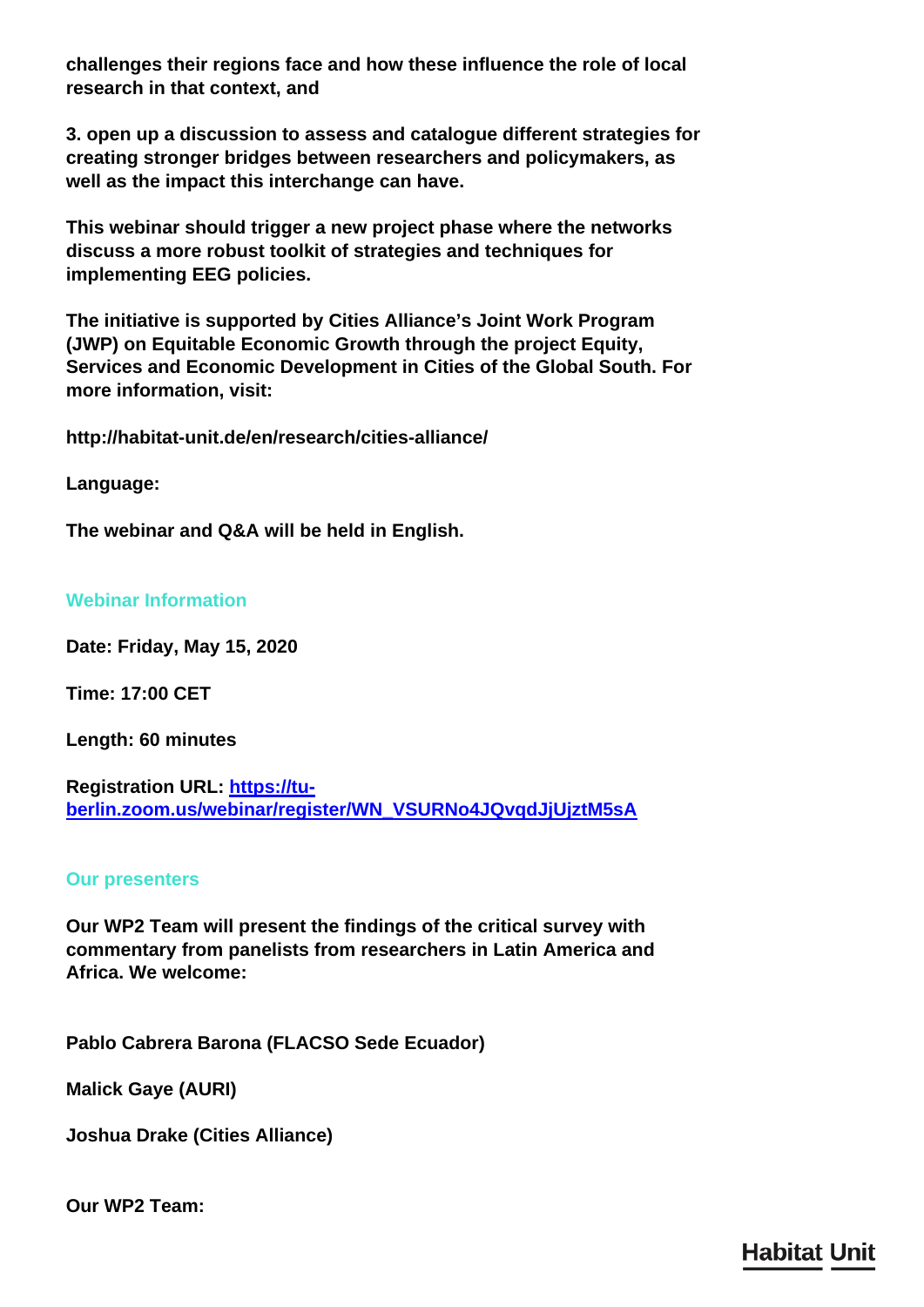**Paola Alfaro d'Alençon (Presentation of survey results)**

**Enrico Michelutti**

**Josefa Zavala**

**Our webinar team:**

**Colin Delargy (Coordination)**

**Deepa Joshi (Coordination)**

**Johanna Westermann (Visualization)**

**Trained as architect and urban planner, Enrico Michelutti focuses his research on urban policies and governance. Through experiences at the Technical University of Catalonia (Barcelona, Spain), Université Libre de Bruxelles (Belgium) and University of Udine (Italy), he is developing a research path on knowledge production and coproduction on cities and landscapes in European and global contexts. In the period 2014-2018, he has been co-coordinator of N-AERUS (Network-Association of European Researchers on Urbanization in the South)**

**Pablo Cabrera-Barona is full Professor at the Latin American Social Sciences Institute (FLACSO), in Quito, Ecuador. He obtained his PhD (Dr. rer. nat.) at the University of Salzburg, Austria. He authors and coauthors a significantnumber of high impact papers in the fields of geographic informationscience, urban studies, public health, and socioeconomic geographies. He has also presented his researchin different prestigious conferences in Latin America, Europe and Asia. For moreinformation about Pablo, please visit his website:[https://www.pablocabrerabarona.com/](http://quarantine.tu-berlin.de:32224/?dmVyPTEuMDAxJiYwODNmMThlMTQxODhjMWE3Mz01RUI5QTYwQV8zMDcxNV80Mzk5XzEmJmYzZGRjYjY3ZWUwYjQyZT0xMjMyJiZ1cmw9aHR0cHMlM0ElMkYlMkZ3d3clMkVwYWJsb2NhYnJlcmFiYXJvbmElMkVjb20lMkY=)**

**Malick Gaye is an architect, urban planner and researcher at** *Enda Tiers Monde - environnement, développement et action* **since July 1982. He is currently Executive Director of the** *Relais pour le développement Urbain Participé* **of the ENDA TM Global Network, which has obtained Special Consultative Status with the United Nations ECOSOC, is also a member of its Bureau of the Political Initiative Department and has become a Strategic Partner of the European Union for the past 3 years. He has represented the ENDA TM Network after Habitat International Coalition (HIC) since 1987 and at the Limuru Conference in Kenya, as well as in UN-HABITAT. The last International Conference where he was the official Representative was HABITAT III after HABITAT II, to which he**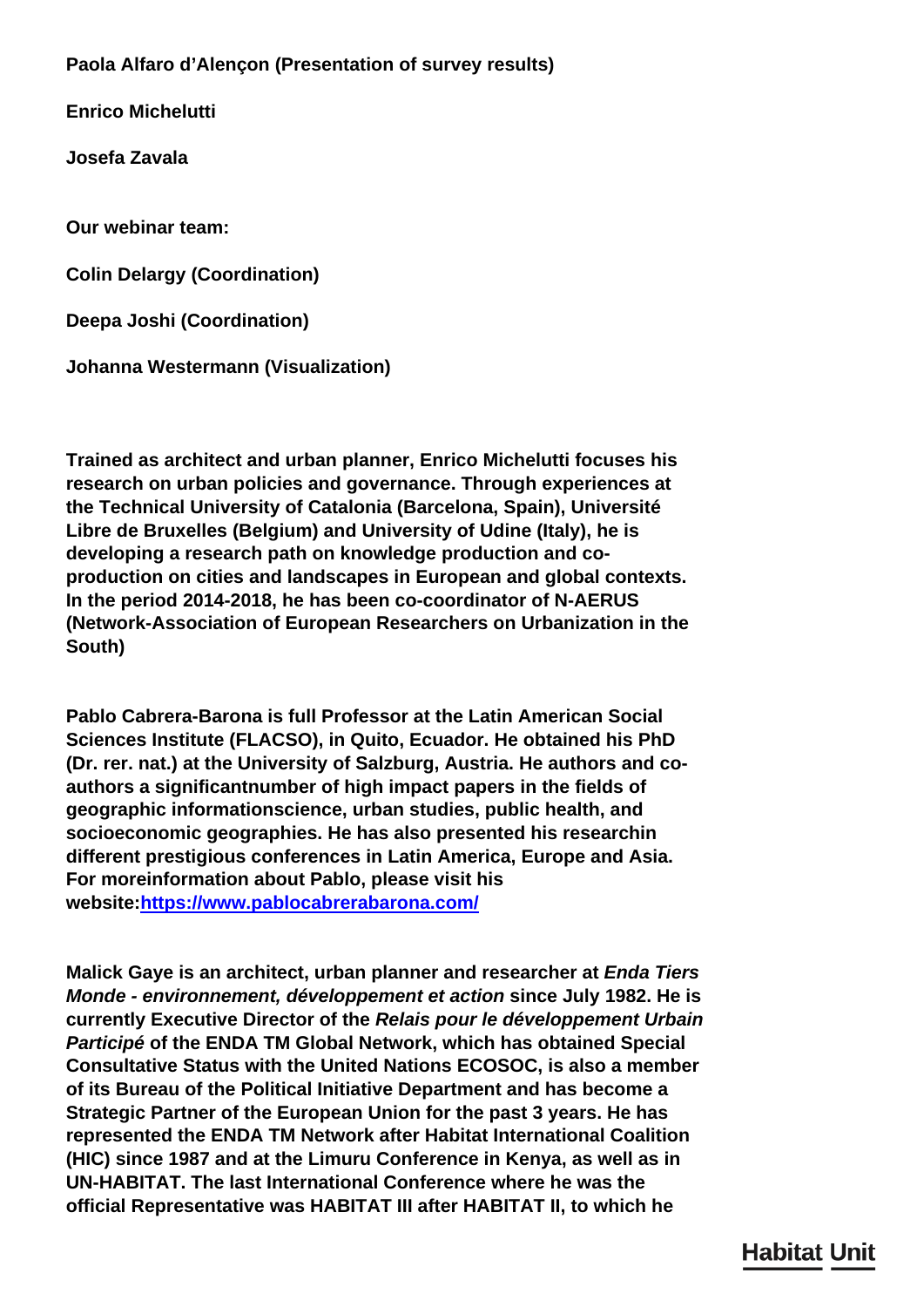**has contributed his 2nd book "Entrepreneurial Cities" in 1996 after his 1st book entitled "Birth of a City in Senegal". It was selected and presented as one of the first 25 UN-Habitat Dubai Best Practices at the Dubai International Conference in 1995, preliminary to Habitat II.He has served for the past 10 years as president of the neighbourhood development association of the local collective where he lives and where he welcomed HIC SG Enrique Ortiz and Wandia Seaforth of Mazingira Institute of Kenya in 1991. He coordinated the HIC Focal Point for French-speaking Africa for nearly a quarter of a century, as well as the HIC Reference Centre for the relationship between Housing and the Environment.On behalf of Enda Rup, it is currently implementing the project "Strengthening the role and place of civil societies in the South in the implementation of a transformative 2030 agenda" co-financed by the EU and Luxembourg Aid & Development to the ENDA Network on the 17 SDGs, not to mention the contribution of the State of Senegal, which has long allocated the premises of the headquarters as a public utility. The 4000 women of the Senegalese Federation of Inhabitants (FSH) and the NGO urbaSen, member of urbaMonde and SDI are, among others, involved in this project.**

**Josefa Zavala started working as research assistant at the Habitat Unit in February 2019 in 'DFG\_KoPro' research project, especially attending to the Chilean Delphi case. During the same year, she joined the teams of Cities Alliance "Fostering Equitable Economic Growth: Joint Work Program". Josefa is currently enrolled in the Master of Arts of Research Training Program in Social Sciences of the Humboldt Universität zu Berlin.Josefa completed her bachelor and masters studies in Sociology at the Pontifical Catholic University of Chile (PUC) and between 2010-2017 she worked as data analyst and head of qualitative studies in the Direction of Social Studies (DESUC) of the Institute of Sociology of the same University. In the framework of the current DFG\_KoPro Int. Project, Josefa will contribute with her current Master's Thesis (HU-Berlin) under the guidance of the principal researcher (Dr. Ing Paola Alfaro-d'Alençon) to address the questions related to how critically evaluate the capacity of different co-produced forms to reform existing power dynamics in urban development.**

#### **Webinar Series**

**This webinar is one of a five-part series to evaluate, contextualize and operationalize existing research by Cities Alliance on equitable economic growth in cities of the Global South. Three research networks, working in Europe ([N-AERUS\)](http://n-aerus.net/wp/?page_id=151), Africa ([AURI\)](https://www.urbanafrica.net/auri/) and LAC ([REDEUS\\_LAC\)](https://redeuslac.org/), collaborate to identifycommon problems cities face in pursuing social equity and economic growth, to share tested strategies for integrating policy making and research, and todisseminate these strategies to broader urban contexts.By targeting a global audience, we can share experience both within and beyond the regional focus of**